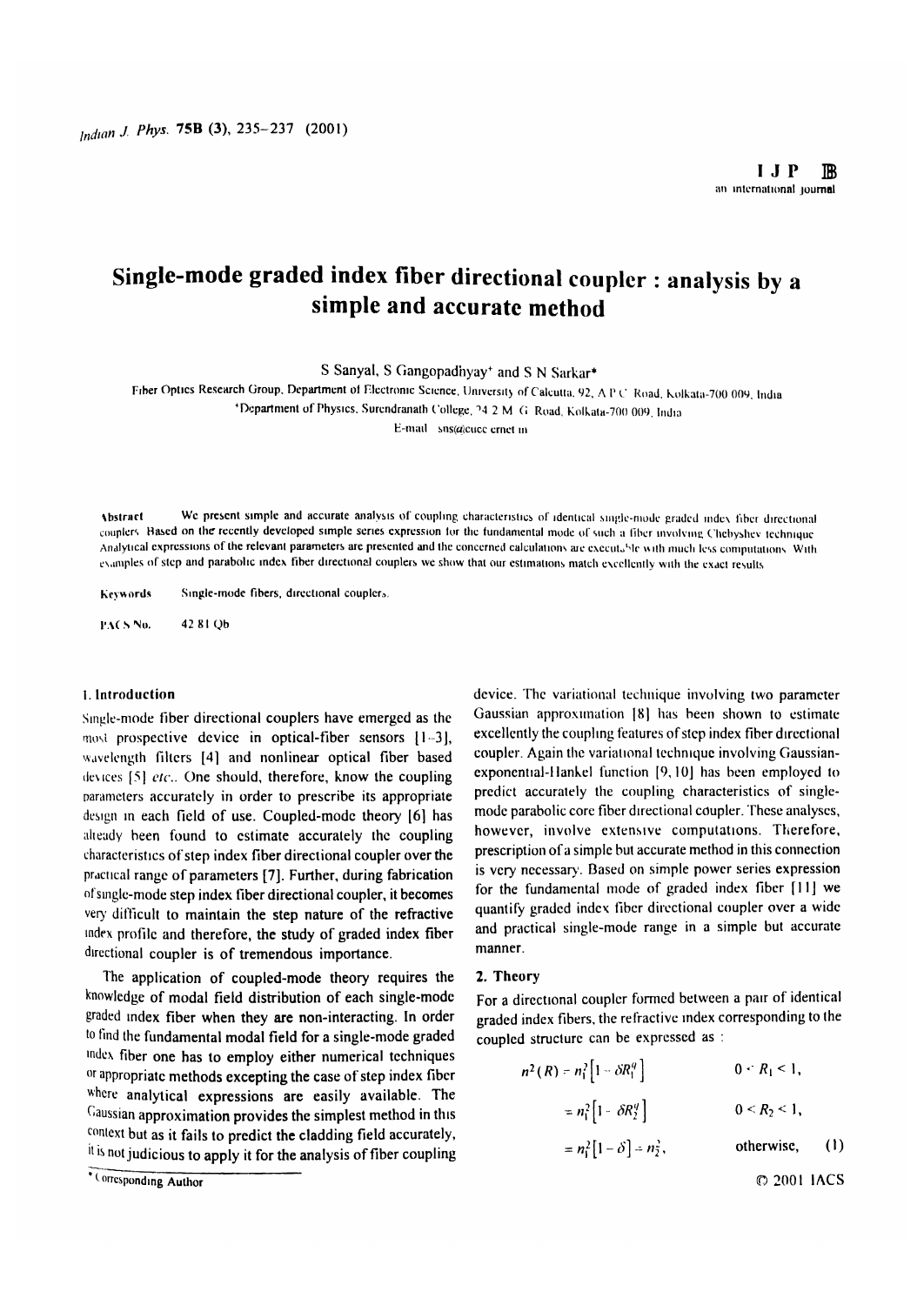where  $R_1 = r_1/a$  and  $R_2 = r_2/a$  with  $r_1$  and  $r_2$  being the radial **distance measured from the centres of the two fibers.** *q* is the profile exponent, which defines the shape of the profile. Under the condition of weak coupling, the coupled mode theory leads to the following expression for coupling coefficient  $(C)$  [6,10] given by :

$$
C = \frac{k_0^2}{2\beta_1} \int_{0}^{\infty} \int_{0}^{2\pi} [n^2 (R) - n_1^2 (R)] \psi_1^* \psi_2 R_2 dR_2 d\phi_2
$$
  

$$
\int_{0}^{\infty} \int_{0}^{2\pi} \psi_1^* \psi_1 R_1 dR_1 d\phi_1
$$
 (2)

where  $k_0$  is the free space wave number.  $\psi_1$  and  $\psi_2$  are the **fundamental modes for respective fiber in isolation with**  $\beta$ **. being the propagation constant in the each fiber.**

**Based on Chebyshev technique, it has been recently** shown [11] that the transverse field of fundamental mode of graded index fiber can be accurately given :

$$
a_0\left(1 + A_2 R^2 + A_4 R^4 + A_6 R^6\right), \qquad R \le 1
$$
  
(R) =  $a_0\left(1 + A_2 + A_4 + A_6\right) \frac{K_0(W_c R)}{K_0(W_c)}, \qquad R > 1$  (3)

where  $W_i$  is the value of *W* found by the said Chebyshev formalism. If is relevant to mention that for a given value of  $V$  one can easily find  $W$  and the corresponding constant  $A_{2}$  ( $j = 1,2,3$ ) with very little computations.

Using eq. (3) in eq. (2), we evaluate  $C$  in case of step **index fiber**  $(q = \infty)$  as follows :

$$
C = \frac{k_0^2 (n_1^2 - n_2^2)}{\beta_1}
$$
  
 
$$
\times \frac{K_0 (W_c d / a)}{K_0 (W_c)} \frac{S_2 [S_0 I_1 (W_c) - S_{10} I_0 (W_c)]}{\left[ S_1 + S_2^2 \left\{ \frac{K_1^2 (W_c)}{K_0^2 (W_c)} - 1 \right\} \right]}
$$
 (4)

where *d* represents the separation between the cores of the **fibers and**

$$
\begin{aligned}\n\bullet \ S_4 &= 1 + A_2^2 / 3 + A_4^2 / 5 + A_6^2 / 7 + A_2 + 2A_4 / 3 + A_6 / 2 \\
&\quad + A_2 A_4 / 2 + 2 A_2 A_6 / 5 + A_4 A_6 / 3, \\
\end{aligned}
$$
\n
$$
S_2 &= 1 + A_2 + A_4 + A_6,
$$
\n
$$
S_3 &= 1/W_c + 4/W_c^2,
$$
\n
$$
S_4 &= 2/W_c^2,
$$
\n
$$
S_5 &= 1, W_c + 16/W_c^3 + 64/W_c^5,
$$
\n
$$
S_6 &= 4/W_c^2 + 32/W_c^4,
$$
\n
$$
S_7 &= 1/W_c + 36/W_c^3 + 576/W_c^5 + 2304/W_c^7,
$$
\n
$$
S_8 &= 6/W_c^2 + 144/W_c^4 + 1152/W_c^6,
$$
\n
$$
S_9 &= 1/W_c + A_2 S_3 + A_4 S_5 + A_6 S_7,
$$
\n
$$
S_{10} &= A_2 S_4 + A_4 S_6 + A_6 S_8.
$$

Further, in case of parabolic index fiber  $(q = 2)$ , the coupling coefficient is found by employing eq.  $(3)$  in eq.  $(2)$ 

$$
C = \frac{k_0^2 (n_1^2 - n_2^2)}{\beta_1}
$$
  

$$
\frac{K_0 (W_c d / a)}{K_0 (W_c)} \frac{S_2 [S_{13} I_1 (W_c) - S_{14} I_0 (W_c)]}{S_1 + S_2^2 \left\{ \frac{K_1^2 (W_c)}{\tilde{K}_0^2 (W_c)} - 1 \right\} }.
$$
 (6)

where 
$$
S_{11} = 1/W_c + 64/W_c^3 + 2304/W_c^5
$$
  
\t $+ 36864/W_c^7 + 147456/W_c^9$ ,  
\t $S_{12} = 8/W_c^2 + 384/W_c^4 + 9216/W_c^6 + 73728/W_c^8$ , (7)  
\t $S_{13} = 1/W_c + A_2S_3 + A_4S_5 + A_6S_7 - A_2S_5 - A_4S_7 - A_0S_{11}$ ,  
\t $S_{14} = A_2S_4 + A_4S_6 + A_6S_8 - S_4 - A_2S_6 - A_4S_8 - A_6S_{12}$ 

### **3. R esults and discussion**

In order to show the accuracy of our formulations for coupling coefficient we compare our results with the exact results in case of step as well as parabolic index fiber **directional coupler. In Figure 1, we have plotted couplmu** coefficient C (on a log<sub>10</sub> scale) against the normalised centre-



Figure 1. Variation of normalised scalar coupling coefficient  $C$  with normalised separation *D* for step core fiber Fiber directional couplet having  $V = 22$  (o o o our results, ---- Gaussian approximations,  $\cdots$ ) exact results,  $-\cdots$  modified Gaussian approximation).

**to-centre core separation**  $D$  (=  $d/a$ ) for a step index fiber directional coupler for  $V = 2.2$ . It is seen that our predictions virtually remain indistinguishable from the exact ones In this way, the superiority of our formalism over Gaussian and **m od ified Gaussian methods [8 ] is established.**

It is relevant to mention that though the modified **Gaussian m ethod can quantify the step index fiber directional** coupler quite accurately but it involved extensive **com putations w h ile our form alism in this context require** very little computations. Further, following Thyagarajan and Tewari [10] we also depict in Figure 2, the variation of **normalised coupling length**  $(\widetilde{L}_c = L_c \delta^{1/2} / a)$  with normalised **separation** (D) **for a parabolic index directional** coupler for